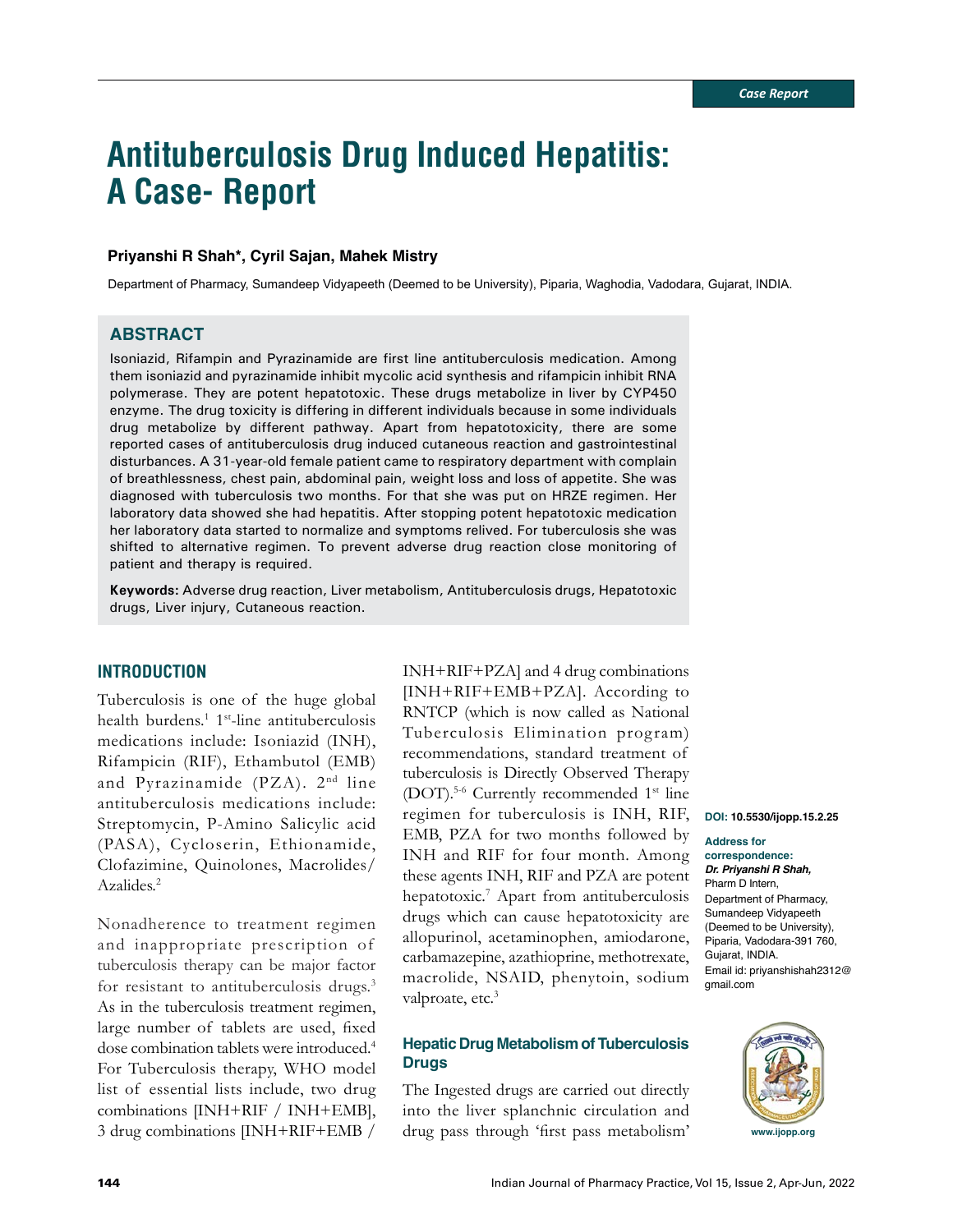in the liver. Metabolic enzymes convert drugs in to their metabolites through phase 1 pathways (which is carried out principally by the CYP450), Phase two pathways (to form compounds that are readily excreted from the body) and Phase three pathways (cellular transporter proteins facilitate excretion of these compounds into bile or the systemic circulation). The differences in toxicities are due to in some individual some drugs metabolized through alternative pathway.8-9

# **Drug Induced Hepatotoxicity**

The incidence rate of antituberculosis induced Hepatotoxicity (DIH) is 2-28%.<sup>10</sup> Drug induced liver injury (DILI) could be an immunologically mediated response or a result of direct toxicity of the primary compound which affects hepatocytes, biliary epithelial cells, and/or liver vasculature. The exact mechanism of DIH is poorly known. DILI may be dose dependent. Injurious free radicals cause hepatocyte necrosis in zones farthest from the hepatic arterioles, where metabolism is greatest and antioxidant detoxifying capacity is that the least.10 Distribution of hepatocyte necrosis is usually occurred throughout hepatic lobules instead of being zone wise, as is usually found out in predictable DILI. The immunogenic drug or its metabolites could also be free or covalently sure to hepatic proteins, in forming haptens or neoantigens in hypersensitivity reactions. Antibodydependent cytotoxic T-cell and infrequently eosinophilic hypersensitivity responses could also be evoked. Released TNF- alfa, IL-12 and IFN-gama promote apoptosis of hepatocytes (hepatocellular programmed cell death) which is opposed by IL-4, IL-13, IL-10 and monocyte chemotactic protein-1. According to one study, dose independent DIH is due to Unpredictable or idiosyncratic reactions which comprise most types of DILI.3

# **Management of Drug Induced Hepatitis**

If the liver disease caused due to the anti-tuberculosis drugs, all drugs should be stopped. But in case of severely ill tuberculosis when stopping of tuberculosis treatment is unsafe, a non-hepatotoxic regimen should be started which consist of streptomycin, ethambutol and a fluoroquinolone. Once the LFT normalize and all clinical symptoms of hepatitis resolve, only then antituberculosis drug can be reintroduce one at time basis. On the reintroduction if hepatotoxicity seen, the lastly drug added should be stopped. In the case of persistent hepatotoxicity even after stopping lastly added drug (signs and symptoms do not resolve and hepatotoxicity become severe), the non- hepatotoxic regimen should be continued for total 18- 24 months.

- If DIH is known to be due to RIF, then it is suggested that two months therapy of isoniazid, ethambutol and streptomycin f/b ten months of ethambutol and isoniazid can be considered.
- If DIH is known to be due to PZA and it is necessary to stop PZA before completing intensive phase, then the isoniazid and rifampicin therapy would be extended to 9 months.
- If INH and RIF can't be followed, the nonhepatotoxic regimen should be continued for a total of 18–24 months (consisting of streptomycin, ethambutol and fluoroquinolone).
- In the intensive phase of tuberculosis during treatment with INH, RIF, PZA and EMB if the presence of hepatitis with jaundice seen: Once hepatitis has resolved, restart the same drugs except replace PZA with streptomycin to complete the twomonth course of initial therapy, followed by RIF and INH for the 6-month continuation phase.
- In the case of, hepatitis with jaundice during the continuation phase: Once hepatitis resolved, restart INH and RIF to complete the 4-month continuation phase of therapy.10

# **CASE**

31-year-old female patient came to respiratory department of tertiary care hospital on 26/8/2019. She has chulaexposure for past 25 years. On admission, she had complaint of breathlessness for four days, chest pain for 15 days, loss of appetite for two-month, weight loss 2-3-kilogram, generalized weakness. According to her chest X- ray and sputum analysis, she was diagnosed with Pulmonary Tuberculosis 2 months back and started with HRZE regimen of Directly Observed Therapy, as per RNTCP guideline.

Before three days of her admission, she had complaint of loss of appetite, abdominal pain, and weight loss. As she had hepatotoxicity, her hepatotoxic antituberculosis medications were stopped and she was shifted from HRZE regimen to non-hepatotoxic antitubercular medications (Levofloxacin, Ethambutol and Amikacin) as she won't be able to admit in hospital at that time (on 23/8/2019). After 3 days she was admitted to hospital (on 26/8/2019) and was given with Streptomycin, Levofloxacin and Ethambutol regimen.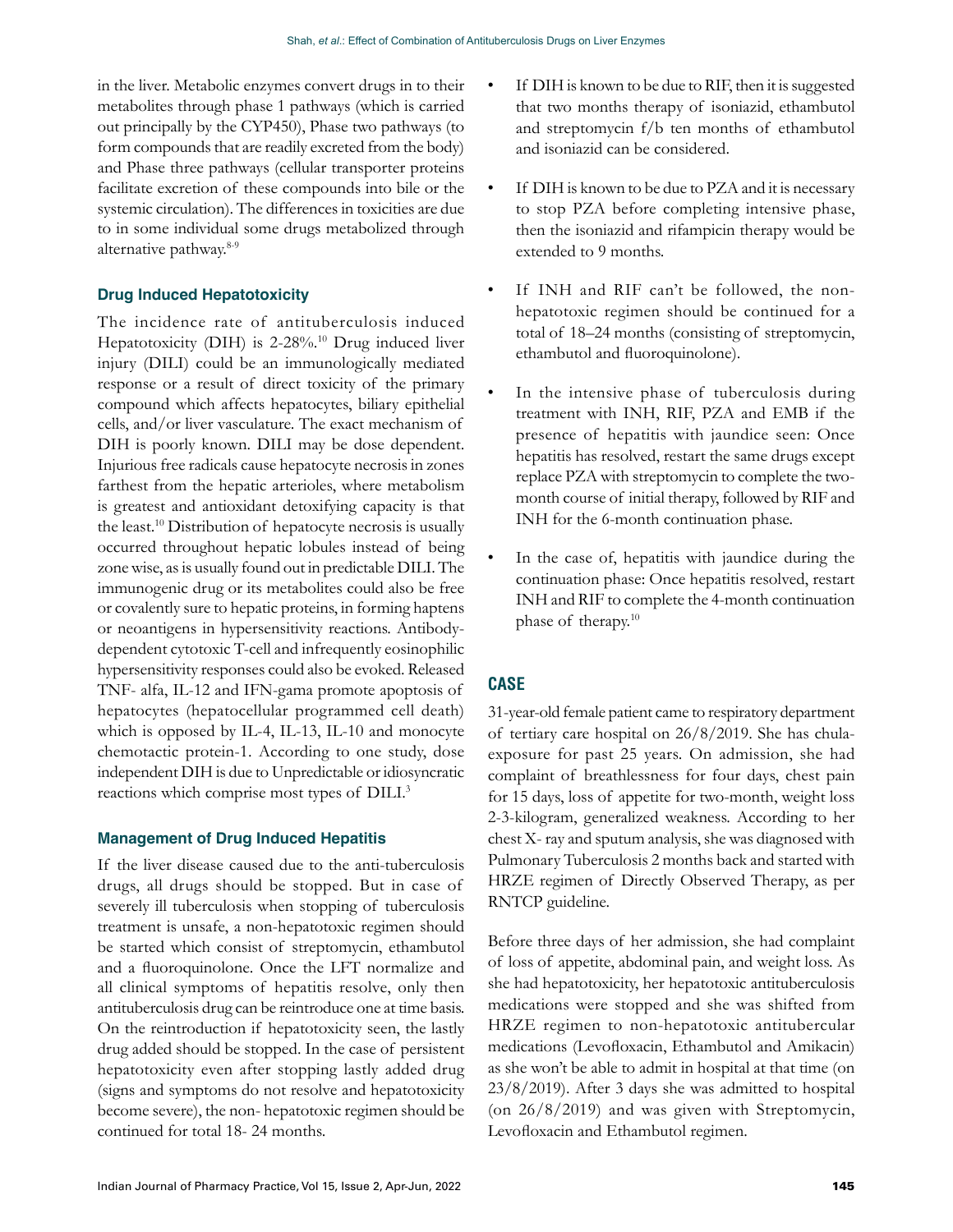During hospital stay her vitals – BP, Pulse rate and respiratory rates were in a normal range. Her laboratory investigation with given treatment were described in the Table 1.

admission she was discharged with certain medication given in Table 2.

### **Causality Assessment**

After the laboratory data and symptomatic relief showed improvement in condition, on 10<sup>th</sup> day of patient's Causality and severity assessment had done with the help of six different scales and results are following:

| Day                                    | Abnormal laboratory investigation                                                                                                                                                       | <b>Treatment given</b>                                                                                                                                                                                                                                                    |  |
|----------------------------------------|-----------------------------------------------------------------------------------------------------------------------------------------------------------------------------------------|---------------------------------------------------------------------------------------------------------------------------------------------------------------------------------------------------------------------------------------------------------------------------|--|
| <b>Before admission</b><br>(23/8/2019) | $Hb = 10.9$ gm%<br>$TC = 8630$ cells/cumm<br>$PLT = 2$ lacs/cumm<br>Creatinine = $0.4mg%$<br><b>SGOT = 2105 IU/L</b><br>$SGPT = 912$ IU/L<br>$ALP = 62$<br>Bilirubin = $3 \text{ mg\%}$ | Tab. Levofloxacine (500mg) 1-0-0<br>Tab. Ethambutol (800mg) 1-0-0<br>Tab. Amikacin (0.5g) 1-1-1                                                                                                                                                                           |  |
| Day 1<br>(26/8/2019)                   | $Hb = 10.3 gm%$<br>$TC = 7200$ cells/ cumm<br>$PLT = 2$ lacs/cumm<br>Creatinine = $0.6$ mg%<br>$SGOT = 820$ IU/L<br>$SGPT = 110$ IU/L<br>Bilirubin = $4 \text{ mg\%}$                   | Tab. Ceftriaxone (1g) 8hrly<br>Tab. Levofloxacin (day-4) (500mg) 1-0-0<br>Tab. Ethambutol (day-36) (800mg) 1-0-0<br>Neb. with combimist 1-1-1-1<br>Tab. Spironolactone/ Furosemide (20/50) 1-0-0<br>Inj. Pantoprazole (40mg) 12hrly<br>IVF. DNS with MVI (500ml @40cc/hr) |  |
| Day 2<br>(27/8/2019)                   | $SGOT = 199 IUL$<br>$SGPT = 511$ IU/L<br>Bilirubin = $2 \text{ mg}$ %                                                                                                                   | Continuous same treatment<br>Add- Tab. Streptomycin (day 1) (0.5g) 1-0-0<br>Inj. Cefodroxil (1.5g) 8hrly<br>Stop- Tab. Ceftriaxone (1q) 8hrly                                                                                                                             |  |
| Day 3<br>(28/8/2019)                   |                                                                                                                                                                                         | Continuous same treatment<br>Add- Syp. liv 52 2tsp TDS                                                                                                                                                                                                                    |  |
| Day 4<br>(29/8/2019)                   | Potassium - 3.2mmol/l                                                                                                                                                                   | Continuous same treatment<br>Add- Syp. Potassium Chloride (15ml) 1-1-1<br>Stop-Tab. Streptomycin (day 2) (0.5g) 1-0-0                                                                                                                                                     |  |
| Day 5<br>(30/8/2019)                   |                                                                                                                                                                                         | Continuous same treatment<br>Add- Inj. Hydrocort STAT 100mg<br>Stop- IVF. DNS with MVI (500ml @40cc/hr)                                                                                                                                                                   |  |
| Day 6<br>(31/8/2019)                   |                                                                                                                                                                                         | Continuous same treatment<br>Stop- Syp. Potassioum Chloride (15ml) 1-1-1                                                                                                                                                                                                  |  |
| Day 7 and 8<br>$(1/9/2019 - 2/9/2019)$ |                                                                                                                                                                                         | Continuous same treatment                                                                                                                                                                                                                                                 |  |
| Day 9<br>(3/9/2019)                    | $SGOT = 35 IUI/L$<br>$SGPT = 26$ $ U $                                                                                                                                                  | Continuous same treatment                                                                                                                                                                                                                                                 |  |
| <b>Day 10</b><br>(4/9/2019)            |                                                                                                                                                                                         | Continuous same treatment<br>Add- Syp. digine 2TSP BD                                                                                                                                                                                                                     |  |

| Table 2: Discharge medications. |                                     |                   |                  |                           |  |  |
|---------------------------------|-------------------------------------|-------------------|------------------|---------------------------|--|--|
| <b>Brand Name</b>               | <b>Generic Name</b>                 | <b>Dose</b>       | <b>Frequency</b> | Rout of<br>Administration |  |  |
| Tab. Levoflox                   | Levofloxacin                        | 500 <sub>mq</sub> | $1 - 0 - 0$      | P <sub>O</sub>            |  |  |
| <b>Tab. Combutol</b>            | Fthambutol                          | 800 <sub>mg</sub> | $1 - 0 - 0$      | P <sub>O</sub>            |  |  |
| <b>Neb. Combimist</b>           | Ipratropium Bromide+ Levosalbutamol | 500 mcg/ 1.25 mg  | $1 - 1 - 1 - 1$  | P <sub>O</sub>            |  |  |
| Neb. Asthalin                   | Salbutamol                          | 5 <sub>mq</sub>   | $1 - 1 - 1$      | PO.                       |  |  |
| <b>Tab. Lesilactone</b>         | Spironolactone+ Furosemide          | 20/50 mg          | $1 - 1 - 1$      | PO.                       |  |  |
| Syp. Potklor                    | Potassium Chloride                  | 15ml              | $1 - 1 - 1$      | P <sub>O</sub>            |  |  |